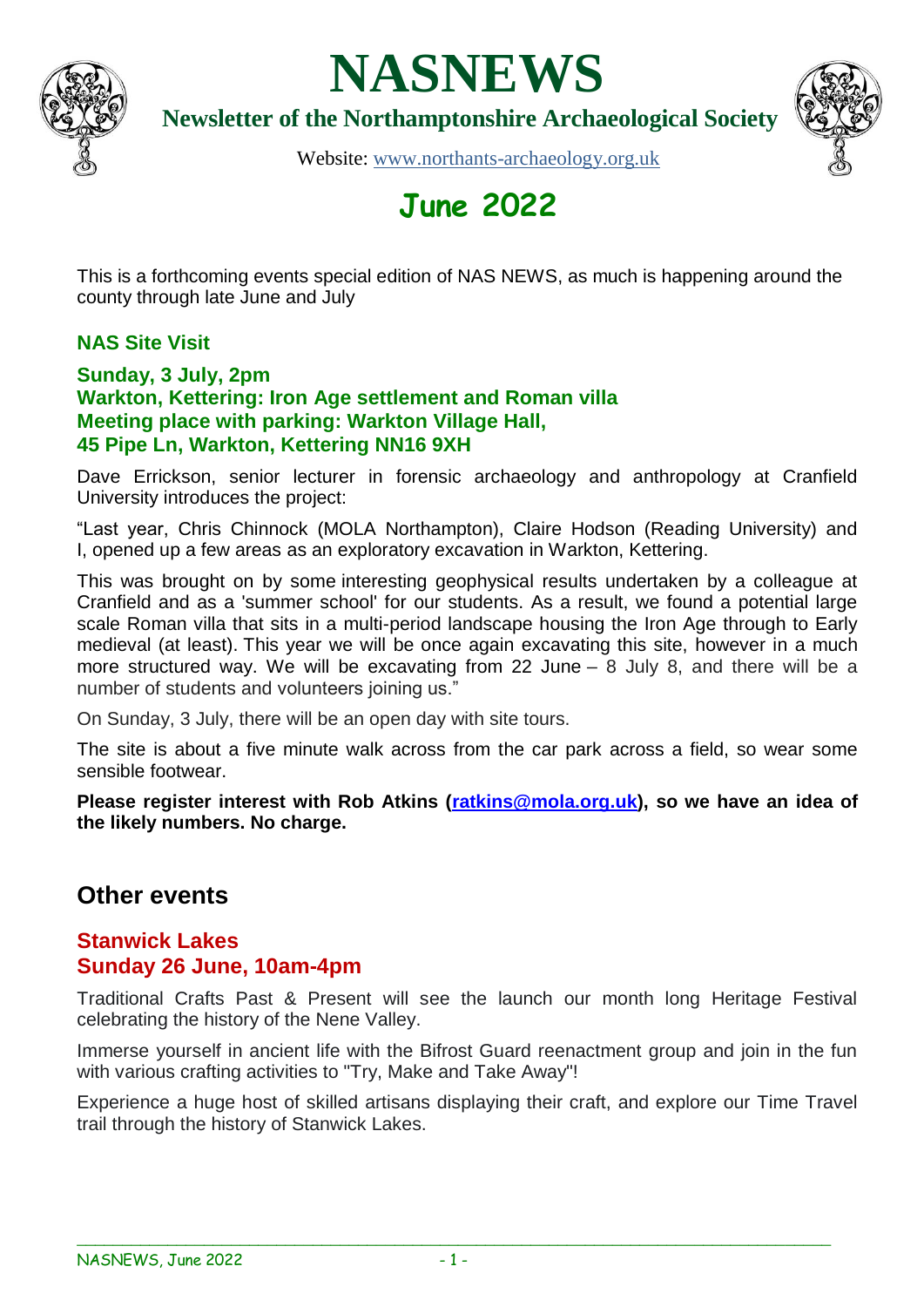$\overline{a}$  , and the set of the set of the set of the set of the set of the set of the set of the set of the set of the set of the set of the set of the set of the set of the set of the set of the set of the set of the set

Unfortunately, Andy Chapman will not be able to make the NAS site visit to Warkton, as he is otherwise engaged at Stanwick Lakes:

# **Stanwick Lakes:**

#### **Sunday, 3 July, 1.15pm A Walk though Time**

Join archaeologist Andy Chapman on a guided walk and discover the archaeology of Stanwick Lakes from the Neolithic through to medieval times.

Meet in the visitor centre reception at 1.15 pm, walking tour from 2pm-*c*.4pm

The event is free but booking a ticket is essential. For further details go to [https://A-Walk-Through-Time.eventbrite.co.uk](https://a-walk-through-time.eventbrite.co.uk/?fbclid=IwAR1uBL5-dvTNTT2M9mY5H3BUqvfS6IEFCcRplBO0KVvQcQ2P_eGe_LjUm8A)

#### **Tuesday, 5 July, 7:15 pm – 8:30 pm The Bronze Age round barrows at Stanwick Lakes**

An illustrated evening talk by archaeologist Andy Chapman describing how Bronze Age round barrows can be a major source of information about this period.

View the new Mezzanine heritage exhibition and visit the solar cafe from 6 pm then meet in the visitor centre reception at 7.15 pm for the talk.

The event is free but through Eventbrite is essential: [https://Bronze-Age-Round-Barrow.eventbrite.co.uk](https://bronze-age-round-barrow.eventbrite.co.uk/?fbclid=IwAR1xIW3onUIhRE8SYAJcKiDz17zxCaU78KHkSMax3EQwLsnjo6j4RwKEqXI)

Standard car parking charges will apply. This event is supported by Heritage Lottery Funding.

# **Sunday, 17 July, 2pm Medieval Gardens, including the monastery garden**

An illustrated talk by historic gardener, Michael Brown

View our heritage garden with Michael from 1 pm and then meet in the visitor centre reception at 2 pm for the talk.

Book in advance with Eventbrite: [https://Medieval-Gardens.eventbrite.co.uk](https://medieval-gardens.eventbrite.co.uk/?fbclid=IwAR0ERp-TpKP_jtsL5lKp2txGhrt3uAa52WBX9QHn9SA5Ox6DKgMrD5cMpFM)

#### **Sunday, 24 July, 2pm An introduction to the history of Stanwick Lakes**

An illustrated talk by Neil Busby

View the new Mezzanine heritage exhibition from 1 pm and then meet in the visitor centre reception at 2 pm for the talk.

Book in advance with Eventbrite: [https://History-of-Stanwick-Lakes.eventbrite.co.uk](https://history-of-stanwick-lakes.eventbrite.co.uk/?fbclid=IwAR0BleINiYr8F5WzxZnnjY1HOGzDBbtc4PHJ0omLdGDLAqM19eyAFu7eJaQ)